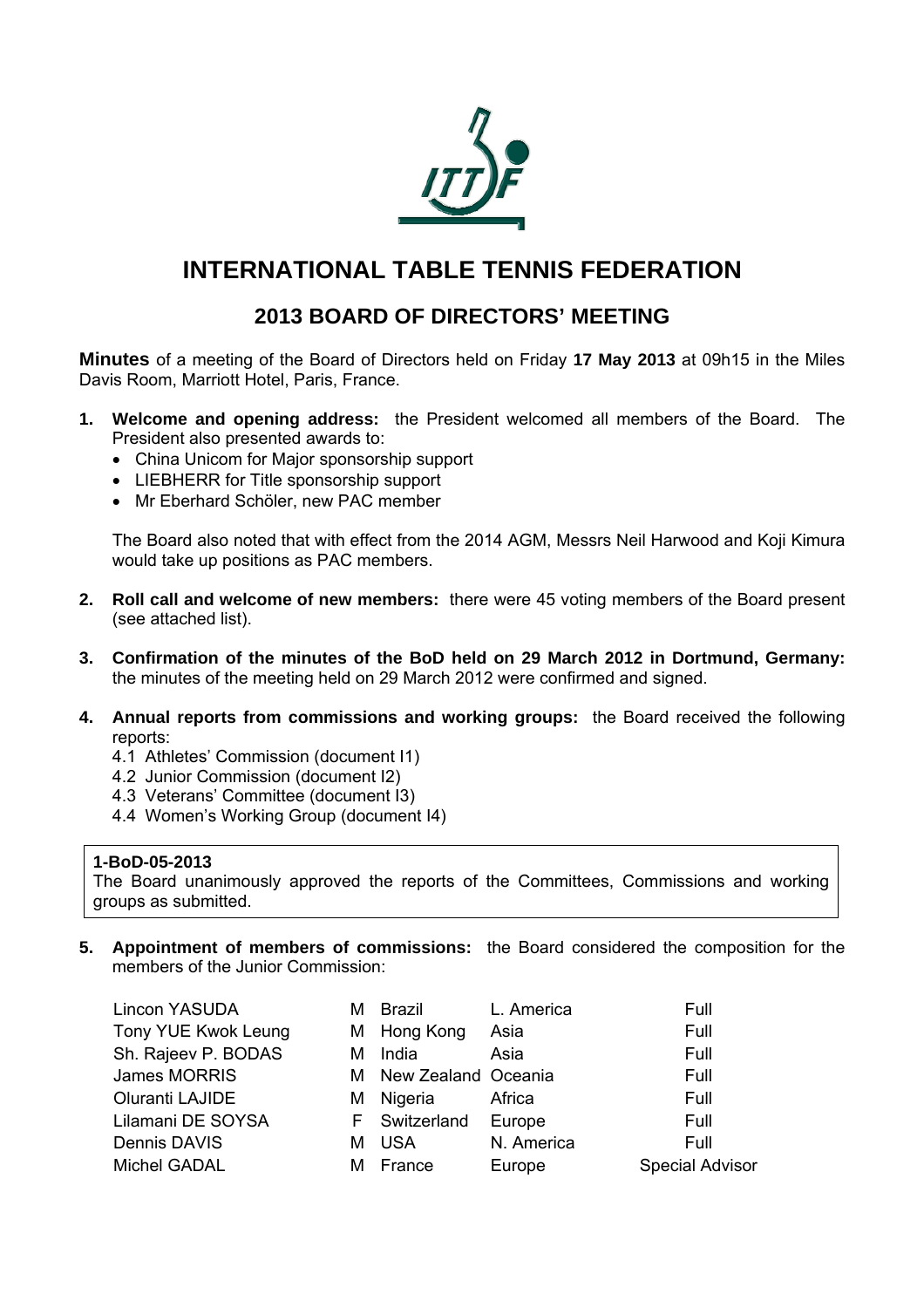# **2-BoD-05-2013**

The Board unanimously approved the appointments of the Junior Commission members as proposed.

**6. Appointment of committee chairs:** the Board considered the recommendations of the Executive Committee:

| Equipment                     | Chair                    | <b>Federico Lineros</b> |
|-------------------------------|--------------------------|-------------------------|
|                               | Deputy Chair             | <b>Paul Schiltz</b>     |
| Media                         | Chair                    | Arne Madsen             |
|                               | Deputy Chair             | <b>TBA</b>              |
|                               | <b>Special Advisor</b>   | Sheri Cioroslan         |
|                               | <b>Special Advisor</b>   | Chandra Madhosingh      |
| <b>Rules</b>                  | Chair                    | <b>Rudolf Sporrer</b>   |
|                               | Deputy Chair             | <b>TBA</b>              |
|                               | <b>Special Advisor</b>   | Azmy Ibrahim            |
|                               | <b>Special Advisor</b>   | Nabil Almamoon          |
| Sports Science & Medical      | Chair                    | Miran Kondric           |
|                               | Deputy (Sports Science)  | Katzuto Yoshida         |
|                               | Deputy (Medical)         | Jean-Francois Kahn      |
|                               | <b>Chief Anti-Doping</b> | <b>Shiro Matsuo</b>     |
| <b>Umpires &amp; Referees</b> | Chair                    | Ronald Wee Tui Yong     |
|                               | Deputy (Umpires)         | Norman Tang             |
|                               | Deputy (Referees)        | <b>Werner Thury</b>     |
|                               | <b>Special Advisor</b>   | Mike Skinner            |
|                               | <b>Special Advisor</b>   | Michael Zwipp           |
|                               | <b>Special Advisor</b>   | <b>Patrick Ringel</b>   |
| Veterans                      | Chair                    | Reto Bazzi              |
|                               | Deputy                   | <b>Galal Ezz</b>        |
|                               | <b>Special Advisor</b>   | Alaor G.P. Azevedo      |
|                               | <b>Special Advisor</b>   | Houshang Bozorgzadeh    |
| Junior Commission             | Chair                    | Denis Davis             |
|                               | <b>Special Advisor</b>   | <b>Michel Gadal</b>     |
| Para TT Division              | Chair                    | Dorte Kronsell          |
|                               | Deputy                   | Nico Verspeelt          |
|                               | <b>Special Advisor</b>   | Øivind Eriksen          |

The Board noted that:

- The President had offered to Mr Tony Yue the possibility of being the ITTF Special Advisor for Mutli-Sport Games. Mr Yue indicated his preference to remain the Chair of the Junior Commission. However, this position was already assigned to another member of the Commission. The President thanked Mr Yue for his long-term service as Chair of the Junior Commission and for his hard work in developing the Global Junior Program for more than 10 years.
- The Executive Committee had appointed Mr Graeme **Ireland** (Technical) and Ms Hajera **Kajee** (Women) as the Technical and Women in Sport Commissioners respectively.
- The Executive Committee had appointed Mr **Cho** Yang Ho (Chair and CEO Korean Air) as a Special Senior Advisor for "Marketing and Finance"; and Mr Sharokh **Shahnazi** (President of Iran Olympic Academy) as a Special Senior Advisor for "Olympic Academies".
- The outstanding nominations of deputy chair positions for some committees would be filled by the respective chair in due time.

# **3-BoD-05-2013**

The Board unanimously approved the appointments of chairs, deputy chairs and special advisors as proposed.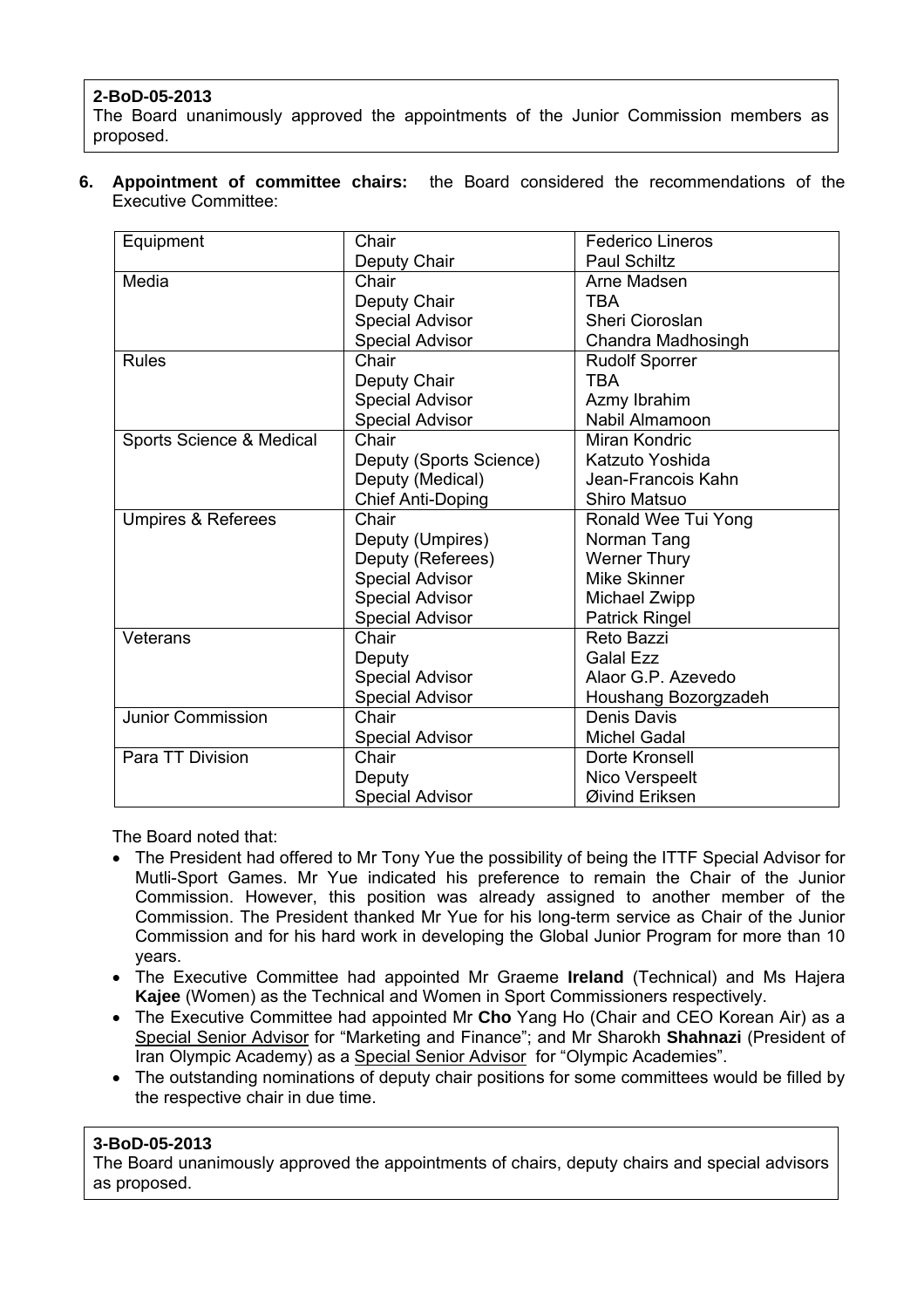**7. Propositions and Resolutions (document J):** the Board considered the following propositions, which required a simple majority of votes cast:

|                |                               | <b>Proposed by the Luxembourg Table Tennis Federation</b>                                                                                                                                                                                                                                                                                                                                                                                                                                                                                                                      |                                                                                                                                                         |
|----------------|-------------------------------|--------------------------------------------------------------------------------------------------------------------------------------------------------------------------------------------------------------------------------------------------------------------------------------------------------------------------------------------------------------------------------------------------------------------------------------------------------------------------------------------------------------------------------------------------------------------------------|---------------------------------------------------------------------------------------------------------------------------------------------------------|
|                | To amend 3.1.2.7              |                                                                                                                                                                                                                                                                                                                                                                                                                                                                                                                                                                                |                                                                                                                                                         |
| $\overline{7}$ | 3.1.2.7                       | Detailed<br>explanations and<br>interpretations<br><u>of Rules.</u><br>regulations and including equipment specifications for<br>International Competitions shall be published as Technical or<br>Administrative Leaflets authorised by the Board of Directors<br>and; practical instructions and implementation procedures<br>may be issued as Handbooks for Match Officials and<br>Tournament Referees or Guides by the Executive<br>Committee. These publications may include mandatory<br>parts, and also recommendations or quidance.<br>Effective date: 1 September 2013 | Passed                                                                                                                                                  |
|                |                               | <b>Proposed by the Japanese Table Tennis Association and Executive</b>                                                                                                                                                                                                                                                                                                                                                                                                                                                                                                         |                                                                                                                                                         |
| 8              | <b>Committee</b>              | To amend 3.2.5.3.1 and add 3.2.5.3.2<br>3.2.5.3.1 LED advertisements on surrounds shall not move at any other<br>time than before the start and after the end of a match and<br>during authorized intervals. (3.4.4) may move at any time<br>except from the stationary moment at the time of the service<br>until the end of each rally.<br>3.2.5.3.2 An Organizer should apply to the ITTF for PRIOR approval to<br>use LED beforehand. LED shall not be so bright as to<br>disturb players during the match.<br>Effective date: 1 June 2013                                 | <b>Passed</b> with a<br>request that the<br>final wording be<br>agreed between the<br>Rules, Equipment<br>Committees and<br>the Athletes'<br>Commission |
|                |                               | <b>Proposed by the Luxembourg Table Tennis Federation</b>                                                                                                                                                                                                                                                                                                                                                                                                                                                                                                                      |                                                                                                                                                         |
|                | To modify 3.2.5:              |                                                                                                                                                                                                                                                                                                                                                                                                                                                                                                                                                                                |                                                                                                                                                         |
|                | 3.2.5<br>3.2.5.1<br>3.2.5.1.1 | Advertisements and markings<br>Inside the playing area, advertisements shall be displayed<br>only on equipment or fittings listed in 3.2.3.2 and there shall<br>be no special additional display.<br>Advertisements or markings in or next to the playing area<br>shall not be for tobacco goods, alcoholic drinks or harmful                                                                                                                                                                                                                                                  | Passed with a<br>request to cover "no<br>illegal products" to<br>be advertised and<br>$3.2.5.3$ to include                                              |
| 9              | 3.2.5.3                       | drugs, and they shall be without negative discrimination or<br>connotation on the grounds of race, xenophobia, gender,<br>religion, disabilities or other forms of discrimination.<br>With<br>exception of LED<br>(light-emitting<br>diodes),<br>the<br>advertisements on the surrounds of the sides of the playing<br>area, fluorescent, luminescent or glossy colours shall not be<br>used anywhere in the playing area, and the background                                                                                                                                  | the JTTA resolution                                                                                                                                     |
|                | 3.2.5.3.1                     | colour of the surrounds shall remain dark (3.2.3.3).<br><b>LED</b> -Advertisements on surrounds shall not-move at any<br>other time than before the start and after the end of a match<br>and during authorised intervals (3.4.4.) change during the                                                                                                                                                                                                                                                                                                                           |                                                                                                                                                         |
|                |                               | match from dark to light background and vice versa.<br>3.2.5.3.2 LEDs on surrounds shall not be so bright as to disturb players<br>during the match and shall not change when the ball is in                                                                                                                                                                                                                                                                                                                                                                                   |                                                                                                                                                         |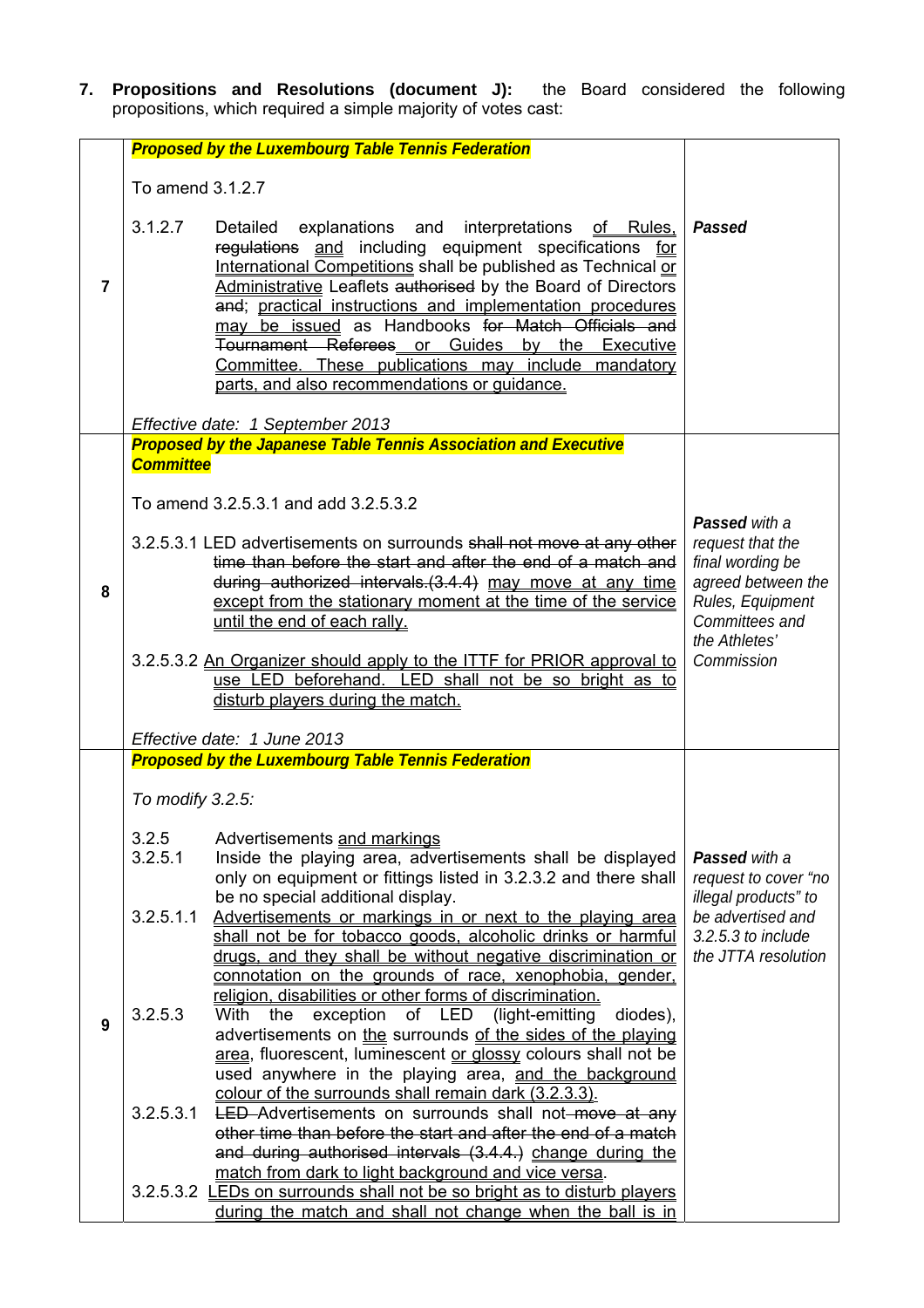| play.<br>3.2.5.3.3<br>LED advertisements shall not be used without prior approval<br>from ITTE.<br>3.2.5.4<br>Lettering or symbols on the inside of surrounds shall be<br>clearly different from the colour of the ball in use, not more<br>than two colours and shall be contained within a height of<br>40cm; it is recommended that they be in a slightly darker or<br>slightly lighter shade of the background colour.<br>3.2.5.5<br>Markings on flooring shall be clearly different from the colour<br>of the ball in use; it is recommended that they be in slightly<br>darker or slightly lighter shade of the background colour<br>(effective 1 July 2012).<br>3.2.5.8<br>Advertisements on nets shall be in a slightly darker or<br>slightly lighter shade of the background colour, clearly<br>different from the colour of the ball in use, shall not be within<br>3cm of the tape along the top edge and shall not obscure<br>visibility through the mesh.<br>Effective date: 1 June 2013<br><b>Proposed by the Executive Committee</b><br>To amend 3.2.5.6:<br>3.2.5.6<br><b>Passed</b><br>There may be up to 4 advertisements on the floor of the<br>playing area, 1 at each end, each contained within an area<br>10<br>of 5m <sup>2</sup> , and 1 at each side of the table, each contained within<br>an area of 2.5m <sup>2</sup> ; they shall not be less than 1m from the<br>surrounds and those at the ends shall not be more than 2m<br>from the surrounds.<br>Effective date: 1 June 2013<br><b>Proposed by the Rules Committee</b><br>To modify 3.3.2.5.2:<br>3.3.2.5.2 [Either the umpire or the assistant umpire may] decide that,<br>11<br><b>Passed</b><br>in an otherwise correct service, the ball touches the net<br>assembly while passing over or around it;<br>Effective date: 1 July 2013<br><b>Proposed by the Chinese Table Tennis Association</b><br>To modify 3.4.2.1.1:<br>12<br><b>Deferred</b><br>3.4.2.1.1 Wherever possible players shall be given the opportunity to<br>choose one or more balls before coming to the playing area<br>and the match shall be played with one or more of these<br>balls, taken at random by the umpire.<br><b>Proposed by the Japanese Table Tennis Association</b><br>To amend 3.2.4.2.2:<br>13<br><b>Deferred</b><br>3.2.4.2.2: The racket control test shall normally be carried out before<br>the match, with after the match testing at random only<br>where the player does not submit the racket for a before<br>match test and when selected for an after match test by the |  |                                                               |  |
|----------------------------------------------------------------------------------------------------------------------------------------------------------------------------------------------------------------------------------------------------------------------------------------------------------------------------------------------------------------------------------------------------------------------------------------------------------------------------------------------------------------------------------------------------------------------------------------------------------------------------------------------------------------------------------------------------------------------------------------------------------------------------------------------------------------------------------------------------------------------------------------------------------------------------------------------------------------------------------------------------------------------------------------------------------------------------------------------------------------------------------------------------------------------------------------------------------------------------------------------------------------------------------------------------------------------------------------------------------------------------------------------------------------------------------------------------------------------------------------------------------------------------------------------------------------------------------------------------------------------------------------------------------------------------------------------------------------------------------------------------------------------------------------------------------------------------------------------------------------------------------------------------------------------------------------------------------------------------------------------------------------------------------------------------------------------------------------------------------------------------------------------------------------------------------------------------------------------------------------------------------------------------------------------------------------------------------------------------------------------------------------------------------------------------------------------------------------------------------------------------------------------------------------------------------------|--|---------------------------------------------------------------|--|
|                                                                                                                                                                                                                                                                                                                                                                                                                                                                                                                                                                                                                                                                                                                                                                                                                                                                                                                                                                                                                                                                                                                                                                                                                                                                                                                                                                                                                                                                                                                                                                                                                                                                                                                                                                                                                                                                                                                                                                                                                                                                                                                                                                                                                                                                                                                                                                                                                                                                                                                                                                |  |                                                               |  |
|                                                                                                                                                                                                                                                                                                                                                                                                                                                                                                                                                                                                                                                                                                                                                                                                                                                                                                                                                                                                                                                                                                                                                                                                                                                                                                                                                                                                                                                                                                                                                                                                                                                                                                                                                                                                                                                                                                                                                                                                                                                                                                                                                                                                                                                                                                                                                                                                                                                                                                                                                                |  |                                                               |  |
|                                                                                                                                                                                                                                                                                                                                                                                                                                                                                                                                                                                                                                                                                                                                                                                                                                                                                                                                                                                                                                                                                                                                                                                                                                                                                                                                                                                                                                                                                                                                                                                                                                                                                                                                                                                                                                                                                                                                                                                                                                                                                                                                                                                                                                                                                                                                                                                                                                                                                                                                                                |  |                                                               |  |
|                                                                                                                                                                                                                                                                                                                                                                                                                                                                                                                                                                                                                                                                                                                                                                                                                                                                                                                                                                                                                                                                                                                                                                                                                                                                                                                                                                                                                                                                                                                                                                                                                                                                                                                                                                                                                                                                                                                                                                                                                                                                                                                                                                                                                                                                                                                                                                                                                                                                                                                                                                |  |                                                               |  |
|                                                                                                                                                                                                                                                                                                                                                                                                                                                                                                                                                                                                                                                                                                                                                                                                                                                                                                                                                                                                                                                                                                                                                                                                                                                                                                                                                                                                                                                                                                                                                                                                                                                                                                                                                                                                                                                                                                                                                                                                                                                                                                                                                                                                                                                                                                                                                                                                                                                                                                                                                                |  |                                                               |  |
|                                                                                                                                                                                                                                                                                                                                                                                                                                                                                                                                                                                                                                                                                                                                                                                                                                                                                                                                                                                                                                                                                                                                                                                                                                                                                                                                                                                                                                                                                                                                                                                                                                                                                                                                                                                                                                                                                                                                                                                                                                                                                                                                                                                                                                                                                                                                                                                                                                                                                                                                                                |  |                                                               |  |
|                                                                                                                                                                                                                                                                                                                                                                                                                                                                                                                                                                                                                                                                                                                                                                                                                                                                                                                                                                                                                                                                                                                                                                                                                                                                                                                                                                                                                                                                                                                                                                                                                                                                                                                                                                                                                                                                                                                                                                                                                                                                                                                                                                                                                                                                                                                                                                                                                                                                                                                                                                |  |                                                               |  |
|                                                                                                                                                                                                                                                                                                                                                                                                                                                                                                                                                                                                                                                                                                                                                                                                                                                                                                                                                                                                                                                                                                                                                                                                                                                                                                                                                                                                                                                                                                                                                                                                                                                                                                                                                                                                                                                                                                                                                                                                                                                                                                                                                                                                                                                                                                                                                                                                                                                                                                                                                                |  |                                                               |  |
|                                                                                                                                                                                                                                                                                                                                                                                                                                                                                                                                                                                                                                                                                                                                                                                                                                                                                                                                                                                                                                                                                                                                                                                                                                                                                                                                                                                                                                                                                                                                                                                                                                                                                                                                                                                                                                                                                                                                                                                                                                                                                                                                                                                                                                                                                                                                                                                                                                                                                                                                                                |  |                                                               |  |
|                                                                                                                                                                                                                                                                                                                                                                                                                                                                                                                                                                                                                                                                                                                                                                                                                                                                                                                                                                                                                                                                                                                                                                                                                                                                                                                                                                                                                                                                                                                                                                                                                                                                                                                                                                                                                                                                                                                                                                                                                                                                                                                                                                                                                                                                                                                                                                                                                                                                                                                                                                |  |                                                               |  |
|                                                                                                                                                                                                                                                                                                                                                                                                                                                                                                                                                                                                                                                                                                                                                                                                                                                                                                                                                                                                                                                                                                                                                                                                                                                                                                                                                                                                                                                                                                                                                                                                                                                                                                                                                                                                                                                                                                                                                                                                                                                                                                                                                                                                                                                                                                                                                                                                                                                                                                                                                                |  |                                                               |  |
|                                                                                                                                                                                                                                                                                                                                                                                                                                                                                                                                                                                                                                                                                                                                                                                                                                                                                                                                                                                                                                                                                                                                                                                                                                                                                                                                                                                                                                                                                                                                                                                                                                                                                                                                                                                                                                                                                                                                                                                                                                                                                                                                                                                                                                                                                                                                                                                                                                                                                                                                                                |  |                                                               |  |
|                                                                                                                                                                                                                                                                                                                                                                                                                                                                                                                                                                                                                                                                                                                                                                                                                                                                                                                                                                                                                                                                                                                                                                                                                                                                                                                                                                                                                                                                                                                                                                                                                                                                                                                                                                                                                                                                                                                                                                                                                                                                                                                                                                                                                                                                                                                                                                                                                                                                                                                                                                |  |                                                               |  |
|                                                                                                                                                                                                                                                                                                                                                                                                                                                                                                                                                                                                                                                                                                                                                                                                                                                                                                                                                                                                                                                                                                                                                                                                                                                                                                                                                                                                                                                                                                                                                                                                                                                                                                                                                                                                                                                                                                                                                                                                                                                                                                                                                                                                                                                                                                                                                                                                                                                                                                                                                                |  |                                                               |  |
|                                                                                                                                                                                                                                                                                                                                                                                                                                                                                                                                                                                                                                                                                                                                                                                                                                                                                                                                                                                                                                                                                                                                                                                                                                                                                                                                                                                                                                                                                                                                                                                                                                                                                                                                                                                                                                                                                                                                                                                                                                                                                                                                                                                                                                                                                                                                                                                                                                                                                                                                                                |  |                                                               |  |
|                                                                                                                                                                                                                                                                                                                                                                                                                                                                                                                                                                                                                                                                                                                                                                                                                                                                                                                                                                                                                                                                                                                                                                                                                                                                                                                                                                                                                                                                                                                                                                                                                                                                                                                                                                                                                                                                                                                                                                                                                                                                                                                                                                                                                                                                                                                                                                                                                                                                                                                                                                |  |                                                               |  |
|                                                                                                                                                                                                                                                                                                                                                                                                                                                                                                                                                                                                                                                                                                                                                                                                                                                                                                                                                                                                                                                                                                                                                                                                                                                                                                                                                                                                                                                                                                                                                                                                                                                                                                                                                                                                                                                                                                                                                                                                                                                                                                                                                                                                                                                                                                                                                                                                                                                                                                                                                                |  |                                                               |  |
|                                                                                                                                                                                                                                                                                                                                                                                                                                                                                                                                                                                                                                                                                                                                                                                                                                                                                                                                                                                                                                                                                                                                                                                                                                                                                                                                                                                                                                                                                                                                                                                                                                                                                                                                                                                                                                                                                                                                                                                                                                                                                                                                                                                                                                                                                                                                                                                                                                                                                                                                                                |  |                                                               |  |
|                                                                                                                                                                                                                                                                                                                                                                                                                                                                                                                                                                                                                                                                                                                                                                                                                                                                                                                                                                                                                                                                                                                                                                                                                                                                                                                                                                                                                                                                                                                                                                                                                                                                                                                                                                                                                                                                                                                                                                                                                                                                                                                                                                                                                                                                                                                                                                                                                                                                                                                                                                |  |                                                               |  |
|                                                                                                                                                                                                                                                                                                                                                                                                                                                                                                                                                                                                                                                                                                                                                                                                                                                                                                                                                                                                                                                                                                                                                                                                                                                                                                                                                                                                                                                                                                                                                                                                                                                                                                                                                                                                                                                                                                                                                                                                                                                                                                                                                                                                                                                                                                                                                                                                                                                                                                                                                                |  |                                                               |  |
|                                                                                                                                                                                                                                                                                                                                                                                                                                                                                                                                                                                                                                                                                                                                                                                                                                                                                                                                                                                                                                                                                                                                                                                                                                                                                                                                                                                                                                                                                                                                                                                                                                                                                                                                                                                                                                                                                                                                                                                                                                                                                                                                                                                                                                                                                                                                                                                                                                                                                                                                                                |  |                                                               |  |
|                                                                                                                                                                                                                                                                                                                                                                                                                                                                                                                                                                                                                                                                                                                                                                                                                                                                                                                                                                                                                                                                                                                                                                                                                                                                                                                                                                                                                                                                                                                                                                                                                                                                                                                                                                                                                                                                                                                                                                                                                                                                                                                                                                                                                                                                                                                                                                                                                                                                                                                                                                |  |                                                               |  |
|                                                                                                                                                                                                                                                                                                                                                                                                                                                                                                                                                                                                                                                                                                                                                                                                                                                                                                                                                                                                                                                                                                                                                                                                                                                                                                                                                                                                                                                                                                                                                                                                                                                                                                                                                                                                                                                                                                                                                                                                                                                                                                                                                                                                                                                                                                                                                                                                                                                                                                                                                                |  |                                                               |  |
|                                                                                                                                                                                                                                                                                                                                                                                                                                                                                                                                                                                                                                                                                                                                                                                                                                                                                                                                                                                                                                                                                                                                                                                                                                                                                                                                                                                                                                                                                                                                                                                                                                                                                                                                                                                                                                                                                                                                                                                                                                                                                                                                                                                                                                                                                                                                                                                                                                                                                                                                                                |  |                                                               |  |
|                                                                                                                                                                                                                                                                                                                                                                                                                                                                                                                                                                                                                                                                                                                                                                                                                                                                                                                                                                                                                                                                                                                                                                                                                                                                                                                                                                                                                                                                                                                                                                                                                                                                                                                                                                                                                                                                                                                                                                                                                                                                                                                                                                                                                                                                                                                                                                                                                                                                                                                                                                |  |                                                               |  |
|                                                                                                                                                                                                                                                                                                                                                                                                                                                                                                                                                                                                                                                                                                                                                                                                                                                                                                                                                                                                                                                                                                                                                                                                                                                                                                                                                                                                                                                                                                                                                                                                                                                                                                                                                                                                                                                                                                                                                                                                                                                                                                                                                                                                                                                                                                                                                                                                                                                                                                                                                                |  |                                                               |  |
|                                                                                                                                                                                                                                                                                                                                                                                                                                                                                                                                                                                                                                                                                                                                                                                                                                                                                                                                                                                                                                                                                                                                                                                                                                                                                                                                                                                                                                                                                                                                                                                                                                                                                                                                                                                                                                                                                                                                                                                                                                                                                                                                                                                                                                                                                                                                                                                                                                                                                                                                                                |  |                                                               |  |
|                                                                                                                                                                                                                                                                                                                                                                                                                                                                                                                                                                                                                                                                                                                                                                                                                                                                                                                                                                                                                                                                                                                                                                                                                                                                                                                                                                                                                                                                                                                                                                                                                                                                                                                                                                                                                                                                                                                                                                                                                                                                                                                                                                                                                                                                                                                                                                                                                                                                                                                                                                |  |                                                               |  |
|                                                                                                                                                                                                                                                                                                                                                                                                                                                                                                                                                                                                                                                                                                                                                                                                                                                                                                                                                                                                                                                                                                                                                                                                                                                                                                                                                                                                                                                                                                                                                                                                                                                                                                                                                                                                                                                                                                                                                                                                                                                                                                                                                                                                                                                                                                                                                                                                                                                                                                                                                                |  |                                                               |  |
|                                                                                                                                                                                                                                                                                                                                                                                                                                                                                                                                                                                                                                                                                                                                                                                                                                                                                                                                                                                                                                                                                                                                                                                                                                                                                                                                                                                                                                                                                                                                                                                                                                                                                                                                                                                                                                                                                                                                                                                                                                                                                                                                                                                                                                                                                                                                                                                                                                                                                                                                                                |  |                                                               |  |
|                                                                                                                                                                                                                                                                                                                                                                                                                                                                                                                                                                                                                                                                                                                                                                                                                                                                                                                                                                                                                                                                                                                                                                                                                                                                                                                                                                                                                                                                                                                                                                                                                                                                                                                                                                                                                                                                                                                                                                                                                                                                                                                                                                                                                                                                                                                                                                                                                                                                                                                                                                |  |                                                               |  |
|                                                                                                                                                                                                                                                                                                                                                                                                                                                                                                                                                                                                                                                                                                                                                                                                                                                                                                                                                                                                                                                                                                                                                                                                                                                                                                                                                                                                                                                                                                                                                                                                                                                                                                                                                                                                                                                                                                                                                                                                                                                                                                                                                                                                                                                                                                                                                                                                                                                                                                                                                                |  |                                                               |  |
|                                                                                                                                                                                                                                                                                                                                                                                                                                                                                                                                                                                                                                                                                                                                                                                                                                                                                                                                                                                                                                                                                                                                                                                                                                                                                                                                                                                                                                                                                                                                                                                                                                                                                                                                                                                                                                                                                                                                                                                                                                                                                                                                                                                                                                                                                                                                                                                                                                                                                                                                                                |  |                                                               |  |
|                                                                                                                                                                                                                                                                                                                                                                                                                                                                                                                                                                                                                                                                                                                                                                                                                                                                                                                                                                                                                                                                                                                                                                                                                                                                                                                                                                                                                                                                                                                                                                                                                                                                                                                                                                                                                                                                                                                                                                                                                                                                                                                                                                                                                                                                                                                                                                                                                                                                                                                                                                |  |                                                               |  |
|                                                                                                                                                                                                                                                                                                                                                                                                                                                                                                                                                                                                                                                                                                                                                                                                                                                                                                                                                                                                                                                                                                                                                                                                                                                                                                                                                                                                                                                                                                                                                                                                                                                                                                                                                                                                                                                                                                                                                                                                                                                                                                                                                                                                                                                                                                                                                                                                                                                                                                                                                                |  |                                                               |  |
|                                                                                                                                                                                                                                                                                                                                                                                                                                                                                                                                                                                                                                                                                                                                                                                                                                                                                                                                                                                                                                                                                                                                                                                                                                                                                                                                                                                                                                                                                                                                                                                                                                                                                                                                                                                                                                                                                                                                                                                                                                                                                                                                                                                                                                                                                                                                                                                                                                                                                                                                                                |  | referee. but from the quarter-finals on, racket control tests |  |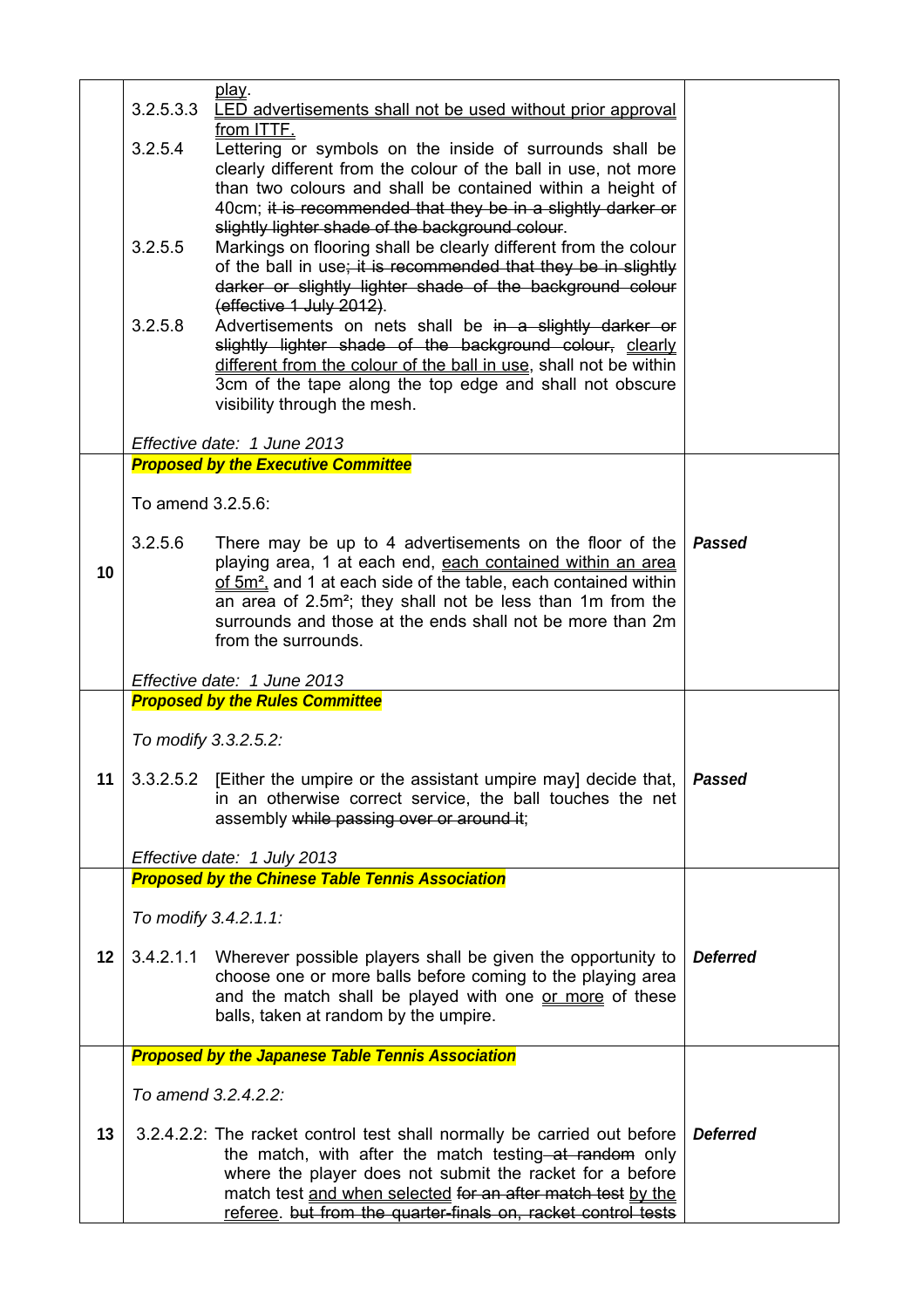|    |                                                                        | should be carried out before all the matches of individual                                                                 |                  |
|----|------------------------------------------------------------------------|----------------------------------------------------------------------------------------------------------------------------|------------------|
|    |                                                                        | events and selected individual matches in all team<br>matches.                                                             |                  |
|    |                                                                        |                                                                                                                            |                  |
|    | <b>Proposed by the Rules Committee</b>                                 |                                                                                                                            |                  |
|    |                                                                        |                                                                                                                            |                  |
|    |                                                                        | To amend clauses in 3.8:                                                                                                   |                  |
|    |                                                                        |                                                                                                                            |                  |
|    | 3.8                                                                    | <b>INTERNATIONAL ELIGIBILITY</b>                                                                                           | <b>Withdrawn</b> |
|    | 3.8.3                                                                  | A player is eligible to represent an Association only if he or                                                             |                  |
|    |                                                                        | she is a national of the country in which that Association                                                                 |                  |
|    |                                                                        | governs the sport of table tennis has jurisdiction, except that                                                            |                  |
|    |                                                                        | a player who has already represented an Association of                                                                     |                  |
|    |                                                                        | which he was not a national in accordance with previous<br>rules may retain that eligibility.                              |                  |
|    | 3.8.3.1                                                                | Where the players of more than one Association have the                                                                    |                  |
|    |                                                                        | same nationality, a player may represent one of these                                                                      |                  |
|    |                                                                        | Associations only, if he or she is born in or has his or her                                                               |                  |
|    |                                                                        | main residence in the territory controlled by that Association.                                                            |                  |
|    | 3.8.3.2                                                                | A player who is eligible to represent more than 1 Association                                                              |                  |
|    |                                                                        | shall have the right to choose which of the relevant                                                                       |                  |
|    |                                                                        | Associations he or she will represent.                                                                                     |                  |
|    | 3.8.4                                                                  | A player is eligible to represent a Continental Federation                                                                 |                  |
|    |                                                                        | (1.18.1) in an event of continental teams only if he or she is<br>eligible to represent a member Association of this       |                  |
|    |                                                                        | Continental Federation according to 3.8.3.                                                                                 |                  |
|    | 3.8.5                                                                  | A player shall not represent different Associations within a                                                               |                  |
| 14 |                                                                        | period of 3 years.                                                                                                         |                  |
|    | 3.8.6                                                                  | A player wanting to represent an Association other than the                                                                |                  |
|    |                                                                        | one he or she was eligible to represent and fulfilling                                                                     |                  |
|    |                                                                        | requirements of 3.8.3, shall register with the ITTF through                                                                |                  |
|    | 3.8.7                                                                  | this new Association.<br>In administering and interpreting its own regulations and                                         |                  |
|    |                                                                        | decisions an Association shall exercise jurisdiction over                                                                  |                  |
|    |                                                                        | players being eligible to represent this Association or being                                                              |                  |
|    |                                                                        | registered with the ITTF through this Association.                                                                         |                  |
|    | 3.8.8                                                                  | An Association may nominate a player under its jurisdiction                                                                |                  |
|    |                                                                        | (1.21) (3.8.7) to enter any individual events of Open                                                                      |                  |
|    |                                                                        | International Championships; such nomination may be                                                                        |                  |
|    |                                                                        | indicated in results lists and ITTF publications but does not<br>affect the eligibility of this player according to 3.8.2. |                  |
|    | 3.8.9                                                                  | A player or his Association shall, if so requested by the                                                                  |                  |
|    |                                                                        | referee, provide documentary evidence of his eligibility and                                                               |                  |
|    |                                                                        | his passport.                                                                                                              |                  |
|    | 3.8.10                                                                 | Any appeal on a question of eligibility shall be referred to an                                                            |                  |
|    |                                                                        | Eligibility Commission, consisting<br>of the<br>Executive                                                                  |                  |
|    |                                                                        | Committee, the chair of the Rules Committee and the chair                                                                  |                  |
|    |                                                                        | of the Athletes' Commission, whose decision shall be final.                                                                |                  |
|    | <b>Proposed by the Executive Committee</b> (brought forward from 2012) |                                                                                                                            |                  |
|    |                                                                        |                                                                                                                            |                  |
|    |                                                                        | To amend 4.1.2.2.4:                                                                                                        |                  |
| 15 | 4.1.2.2                                                                | Organisers shall provide accommodation and meals from the                                                                  | Passed           |
|    |                                                                        | evening before the Championships begin until the morning                                                                   |                  |
|    |                                                                        | after the Championships end for                                                                                            |                  |
|    | 4.1.2.2.4                                                              | up to 4 members of the Doping Control Panel appointed by                                                                   |                  |
|    |                                                                        | the Sports Science and Medical Committee;                                                                                  |                  |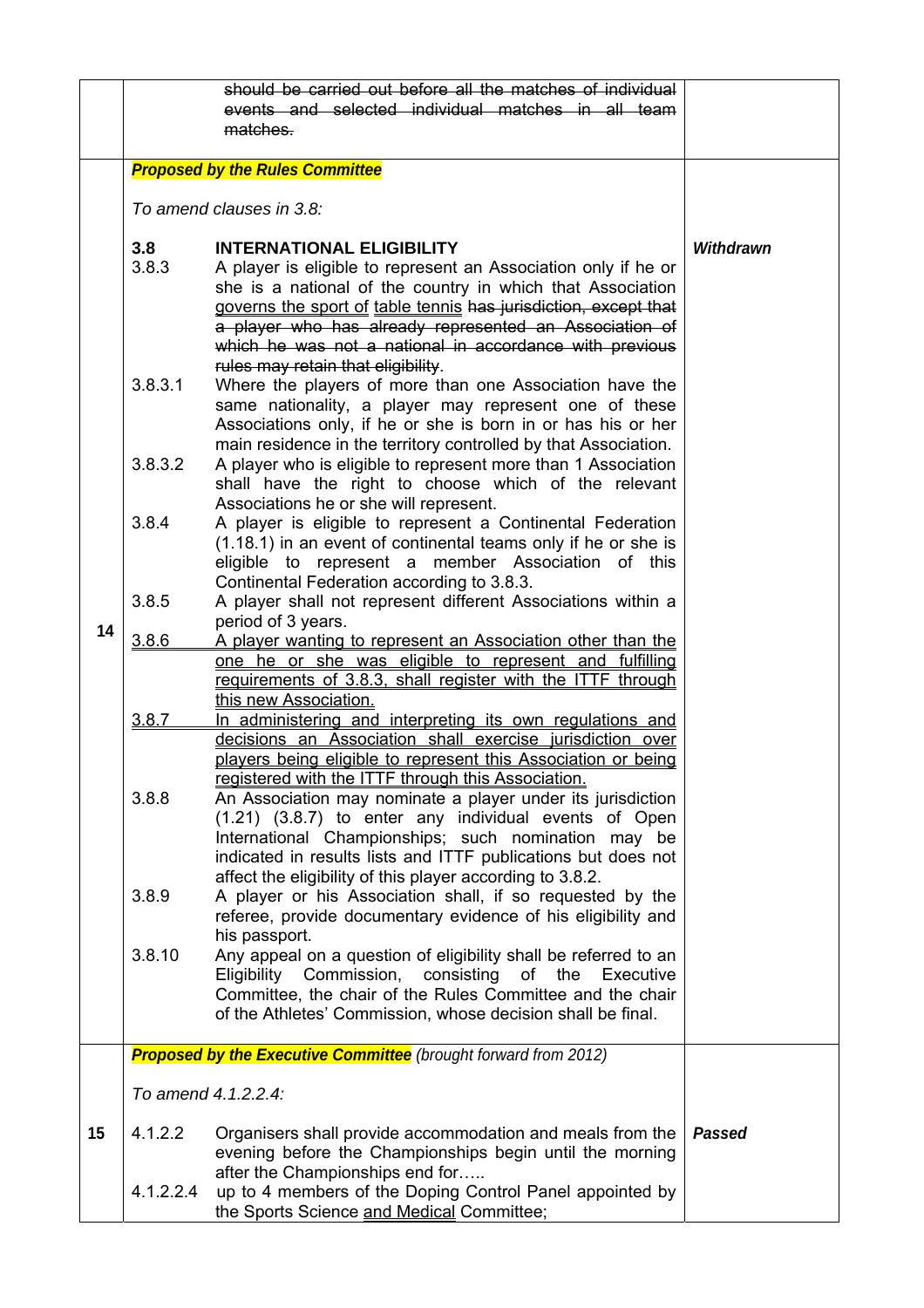|    | Effective date: 1 July 2013.               |                                                                                                                                                                                                                                                                                                                                                                                                                                                 |                                                                                                                      |
|----|--------------------------------------------|-------------------------------------------------------------------------------------------------------------------------------------------------------------------------------------------------------------------------------------------------------------------------------------------------------------------------------------------------------------------------------------------------------------------------------------------------|----------------------------------------------------------------------------------------------------------------------|
|    | <b>Proposed by the Executive Committee</b> |                                                                                                                                                                                                                                                                                                                                                                                                                                                 |                                                                                                                      |
|    | To modify clauses in 4.1.3:                |                                                                                                                                                                                                                                                                                                                                                                                                                                                 |                                                                                                                      |
|    | 4.1.3<br>4.1.3.1                           | <b>Eligibility</b><br>Only an Association which is not in arrears (1.16.3.3) shall<br>be eligible to enter teams or individual players in the                                                                                                                                                                                                                                                                                                   | <b>Defeated</b><br>Proposition                                                                                       |
|    | 4.1.3.2                                    | Championships.<br>In addition to provisions of 3.8, being eligible to represent an<br>association other than the one they intend to represent,<br>players that have acquired a new nationality, and wish to<br>represent the association corresponding to the new<br>nationality, shall register with the ITTF through this new                                                                                                                 | defeated, but the<br>clarified text in<br>4.1.3.2 was<br>accepted as<br>editorial change to<br>clarify the text with |
| 16 | 4.1.3.3<br>4.1.3.3.1                       | association.<br>Such players shall not represent the new association before<br>the date of registration, if the player is under the age of                                                                                                                                                                                                                                                                                                      | effect from 1 July<br>2013                                                                                           |
|    | 4.1.3.3.2                                  | 12 when registered;<br>3 years after the date of registration, if the player is<br>under the age of 15 when registered but at least 12                                                                                                                                                                                                                                                                                                          |                                                                                                                      |
|    | 4.1.3.3.3                                  | years of age when registered:<br>5 years after the date of registration, if the player is<br>under the age of 18 but at least 15 years of age when<br>registered;                                                                                                                                                                                                                                                                               |                                                                                                                      |
|    | 4.1.3.3.4                                  | 7 years after the date of registration, if the player is<br>under the age of 21 but at least 18 years of age when<br>registered.                                                                                                                                                                                                                                                                                                                |                                                                                                                      |
|    | 4.1.3.4                                    | Players being 21 years of age or older will not be registered<br>with the ITTF and will not be eligible to represent a new<br>association at World Championships.                                                                                                                                                                                                                                                                               |                                                                                                                      |
|    |                                            | <b>Proposed by the Sports Science Committee</b>                                                                                                                                                                                                                                                                                                                                                                                                 |                                                                                                                      |
|    |                                            | To amend 8.2.1 of Technical Leaflet T13:                                                                                                                                                                                                                                                                                                                                                                                                        |                                                                                                                      |
|    | includes:                                  | 8.2.1 ITTF has identified a Registered Testing Pool of those players<br>who are more specifically subject to out of competition testing; this pool                                                                                                                                                                                                                                                                                              | <b>Passed</b>                                                                                                        |
| 17 |                                            | a) the top 20 10 players in the top places of the men's and women's<br>ITTF world ranking list issued in December each year with a<br>maximum of $5.3$ men and $5.3$ women per National Association<br>b) the top 40 5 players on each of the boys' and girls' ITTF under 18<br>world ranking list issued in December each year.<br>c) at random, $10\frac{5}{2}$ men and $10\frac{5}{2}$ women from Para Table Tennis from<br>the ranking list |                                                                                                                      |
|    |                                            | Effective date: 1 July 2013                                                                                                                                                                                                                                                                                                                                                                                                                     |                                                                                                                      |

The Board also considered the following resolutions which required a simple majority of the votes cast:

|   | <b>Proposed by the Executive Committee</b>                                                                                                                                                                                                                                                                                                                                        |  |
|---|-----------------------------------------------------------------------------------------------------------------------------------------------------------------------------------------------------------------------------------------------------------------------------------------------------------------------------------------------------------------------------------|--|
| В | In cases where there is more than one National Table Tennis   Passed<br>Association in the same territory, the Executive Committee shall make a<br>final decision on which Association is recognized after having heard the<br>interested parties and after prior consultation with the National Olympic<br>Committee and the government authority that governs the sport in that |  |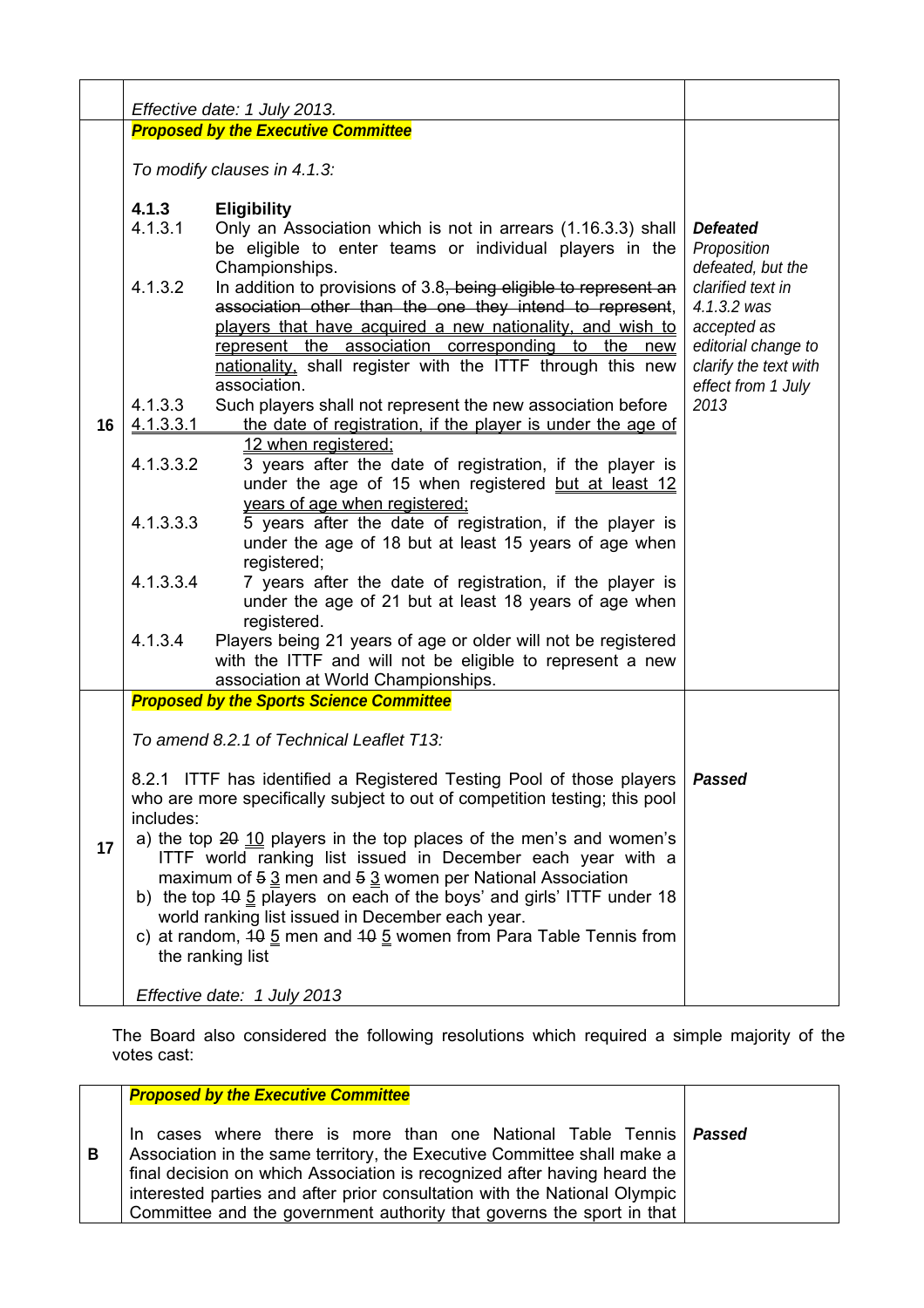|    | territory.                                                                                                                                                                                                                                                                                                                                                                                                                                                                                                                                                                                                                                                          |                  |
|----|---------------------------------------------------------------------------------------------------------------------------------------------------------------------------------------------------------------------------------------------------------------------------------------------------------------------------------------------------------------------------------------------------------------------------------------------------------------------------------------------------------------------------------------------------------------------------------------------------------------------------------------------------------------------|------------------|
|    | Effective date: 1 June 2013                                                                                                                                                                                                                                                                                                                                                                                                                                                                                                                                                                                                                                         |                  |
| C  | <b>Proposed by the Executive Committee and Equipment Committee</b><br>That the Equipment Committee define "smoothness" in practical terms,<br>and find a system and mechanism to be used to test smoothness. Once<br>the definition and testing method is finalized, then all rubbers that may<br>appear not to conform to the smoothness definition shall be submitted to<br>the "smoothness" test and, as a result, those rubbers failing the test will<br>not be included in LARC 2014.                                                                                                                                                                          | <b>Withdrawn</b> |
| D  | <b>Proposed by the Executive Committee</b><br>To adopt the regulations on illegal betting and corruption.<br>Effective date: 1 June 2013                                                                                                                                                                                                                                                                                                                                                                                                                                                                                                                            | Passed           |
| Е. | <b>Proposed by the Executive Committee</b><br>To adopt the anti-harassment policy.<br>Effective date: 1 June 2013                                                                                                                                                                                                                                                                                                                                                                                                                                                                                                                                                   | <b>Passed</b>    |
| F  | <b>Proposed by the Executive Committee</b><br>To modify the terms of reference and composition of Committees:<br>1. That within the specified number of members of the URC, on<br>recommendation of the Executive Committee to the Board of<br>Directors, one is appointed as Chair, one is appointed as Deputy<br>Chair (Umpires), and one is appointed as Deputy Chair (Referees).<br>2. That within the specified number of members of the Sports Science<br>& Medical Commission, on recommendation of the Executive<br>Committee to the Board of Directors, one is appointed as Chair, one<br>is appointed as Co-Chair (Medical).<br>Effective date: immediate | Passed           |
| G  | <b>Proposed by the Hong Kong Table Tennis Association and Athletes'</b><br><b>Commission</b><br>That the Umpires and Referees Committee devise and develop a set of<br>standard hand signals for the umpires to indicate his/her decision on a<br>player's fault service.                                                                                                                                                                                                                                                                                                                                                                                           | <b>Passed</b>    |

The Board also considered the following proposal on the playing system for the 2014 World Championships which required a simple majority of the votes cast:

| <b>Proposed by the Japanese Table Tennis Association</b>                                                   |  |
|------------------------------------------------------------------------------------------------------------|--|
| That the playing system proposed be approved and implemented for the   Passed<br>2014 World Championships. |  |

## **8. World Junior Championships:** the Board noted:

- 8.1 World Junior Championships 2013 (Morocco): the presentation made.
- 8.2 World Junior Championships 2014 (Shanghai, China): no further update.
- 8.3 World Junior Championships 2015 (Vendeé de La Roche, France): no further update.
- 8.4 World Junior Championships 2016: a bid would soon be open.

# **9. Global Junior Programme:** the Board noted that:

9.1 World Cadet Challenge: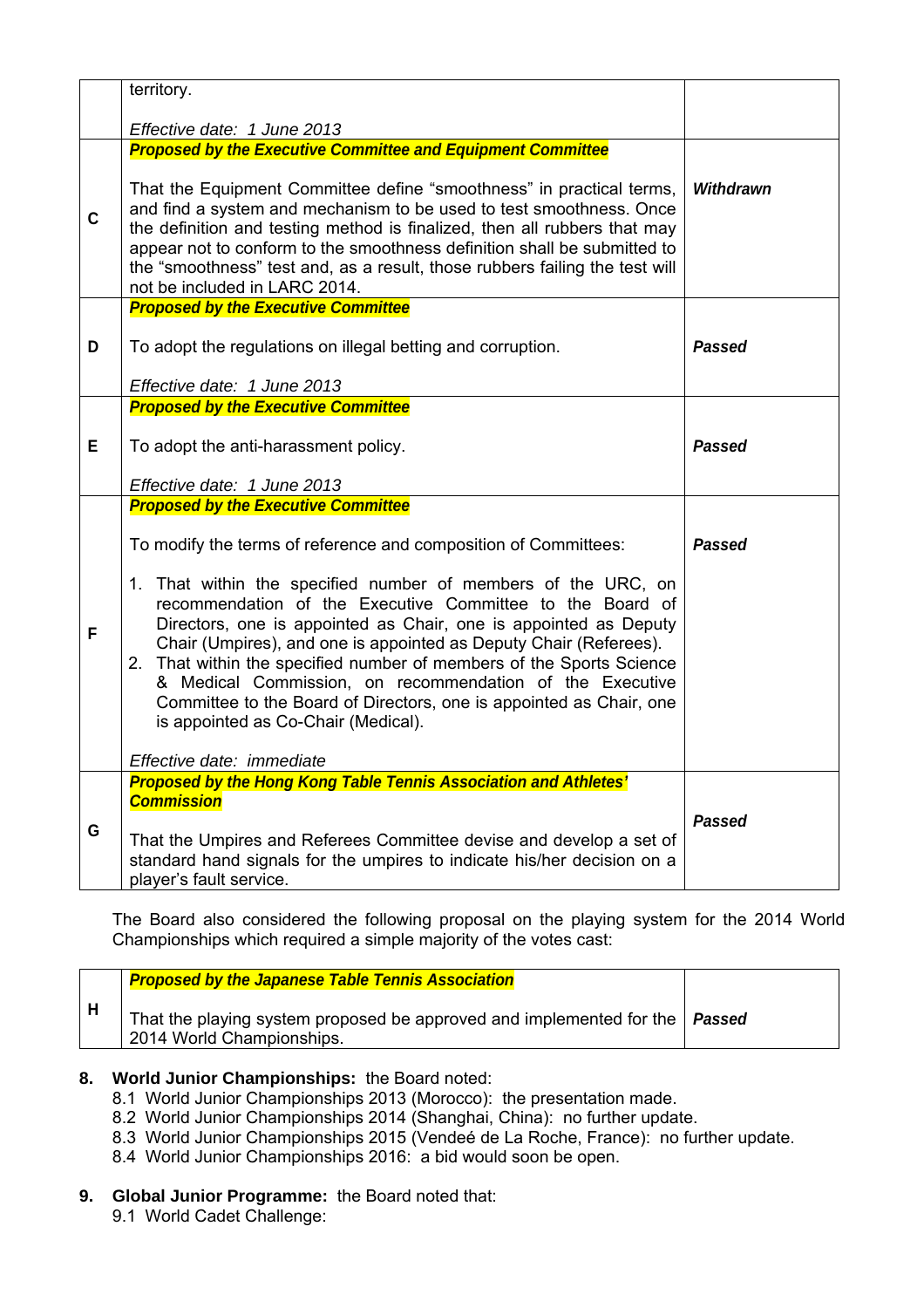- The Turkish association withdrew its bid to host this event in 2013 but would consider applying in the future.
- The Barbados association had submitted a bid to host the event in 2014 and made a comprehensive presentation.
- 9.2 Global Junior Circuit and Finals: a proposal and presentation from the Portuguese association to host the 2013 Global Junior Circuit Finals and the 2014 Youth Olympic Games Qualification.
- 9.3 Update report: would be circulated.

#### **4-BoD-05-2013**

The Board resolved to allocate:

- 4.1 The 2013 Global Junior Circuit Finals and the 2014 Youth Olympic Games World Qualification to the Portuguese TT Association in the city of Vilanova de Gaia.
- 4.2 The 2014 World Cadet Challenge provisionally to Barbados provided that the association attended the 2013 event and that the report on the coordination visit to Barbados was positive.
- **10. World title and World Tour events:** the Board noted the presentation from the UAE table tennis association and that the 2013 World Tour Grand Finals (January 2014) and 2015 World Team Classic would be hosted by the UAETTA in Dubai.
- **11. Updates of technical leaflets:** the Board noted the technical leaflets as circulated for:
	- T1 for tables to increase safety and include comments from the manufacturers
	- T2 for the net assembly
	- T3 for the ball to include guidelines for testing poly balls with and without seam
	- T4 for racket coverings to allow translucent red racket coverings
	- T9 for racket control to remove duplication with the URC's racket control directives to maintain the technical aspects in the technical leaflet.

#### **5-BoD-05-2013**

The Board approved the changes made to technical leaflets TL1, TL2, TL3, TL4 and TL9 as submitted.

- **12. Updates of terms of reference:** the Board noted the proposed changes to the terms of reference for:
	- 12.1 Athletes' Commission except for clause 7.2.
	- 12.2 Veterans' Committee.

#### **6-BoD-05-2013**

The Board approved the updated terms of reference for the Athletes' Commission and Veterans' Committee.

- **13. Personal Honorary Membership:** Executive Committee recommended to the Board to recommend to the 2014 AGM that the following persons be appointed as "Personal Honorary Members:
	- Radivoj Hudetz
	- Sharokh Shahnazi
	- Eberhard Schöler
	- Koji Kimura
	- Neil Harwood

The Board also noted the appointments, and effective dates, for the persons appointed by the President to the President's Advisory Council (PAC):

• Radivoj Hudetz May 2013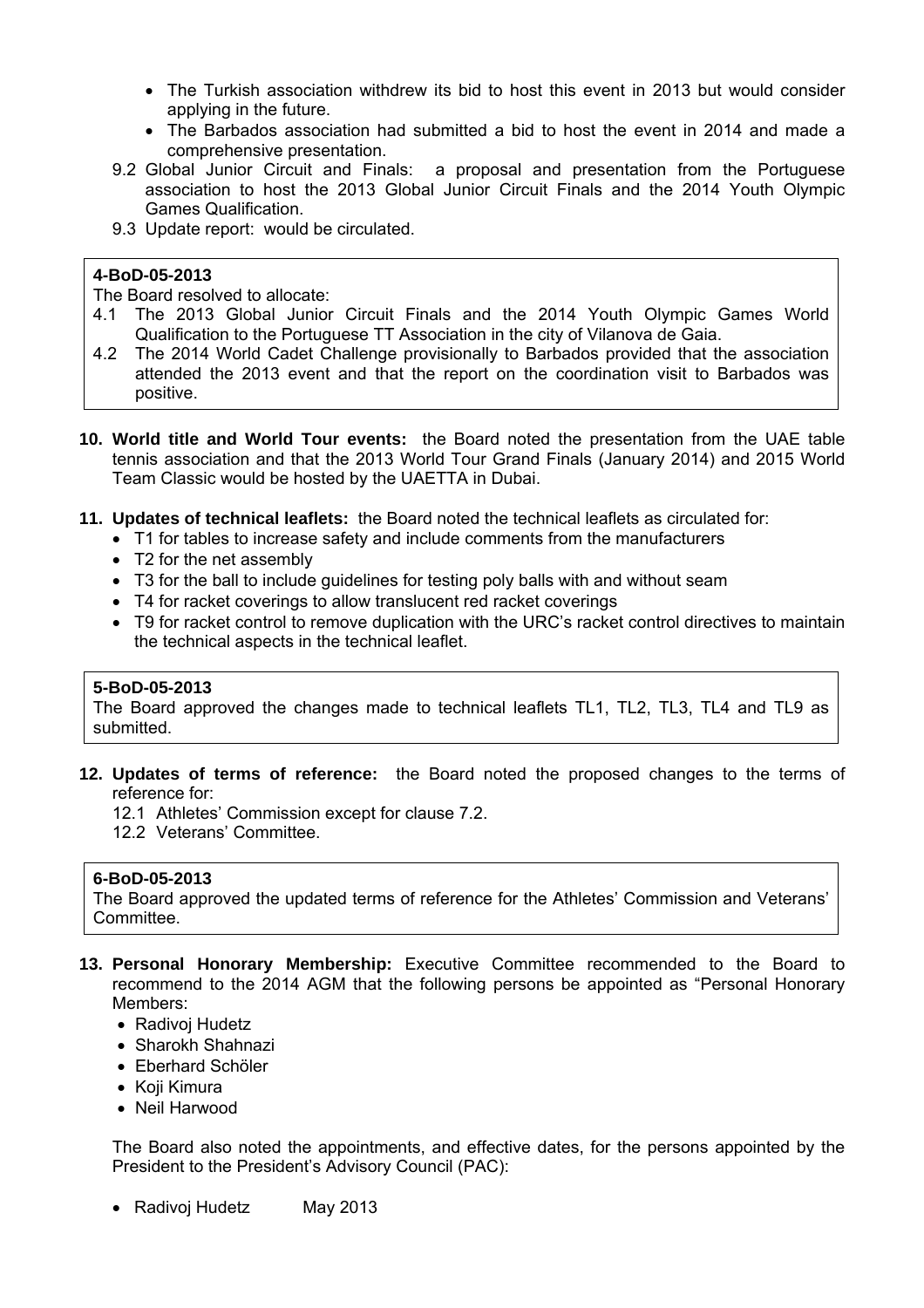- Sharokh Shahnazi May 2013
- Eberhard Schöler May 2013
- Koji Kimura AGM 2014
- Neil Harwood AGM 2014

#### **7-BoD-05-2013**

The Board resolved to recommend to the AGM to take place in 2014 that the following be appointed personal honorary members:

Radivoj Hudetz, Sharokh Shahnazi, Eberhard Schöler, Koji Kimura and Neil Harwood.

**14. Ratification of the work done by the committees, commissions and working groups:** the Board considered the work done by the committees, commissions and working groups since its last meeting.

#### **8-BoD-05-2013**

The Board resolved to ratify the work done by committees, commissions and working groups since its last meeting.

- **15. Next meeting:** the Board noted that its next meeting would be held in Tokyo, Japan, in May 2014.
- **16. Any other business:** the Board noted that:
	- 16.1 the transfer of the ITTF museum to China was being considered while a small exhibition may remain in the Headquarters in Renens/Lausanne together with the archives.
	- 16.2 Mr Stefano Bosi's request to address the Board was granted and that he stated that he accepted the democratic results of the election and would stop any further actions, and that he would now focus on reuniting the European TTU.
	- 16.3 the Executive Committee would establish the rights and duties of special advisors.
- **17. Adjournment:** there being no further business, the meeting adjourned at 13h34.

\_\_\_\_\_\_\_\_\_\_\_\_\_\_\_\_\_\_\_\_\_\_\_\_\_\_\_\_\_\_ \_\_\_\_\_\_\_\_\_\_\_\_\_\_\_\_\_\_\_\_\_\_\_\_\_\_

Adham Sharara **Date** Date **Date** Meeting Chair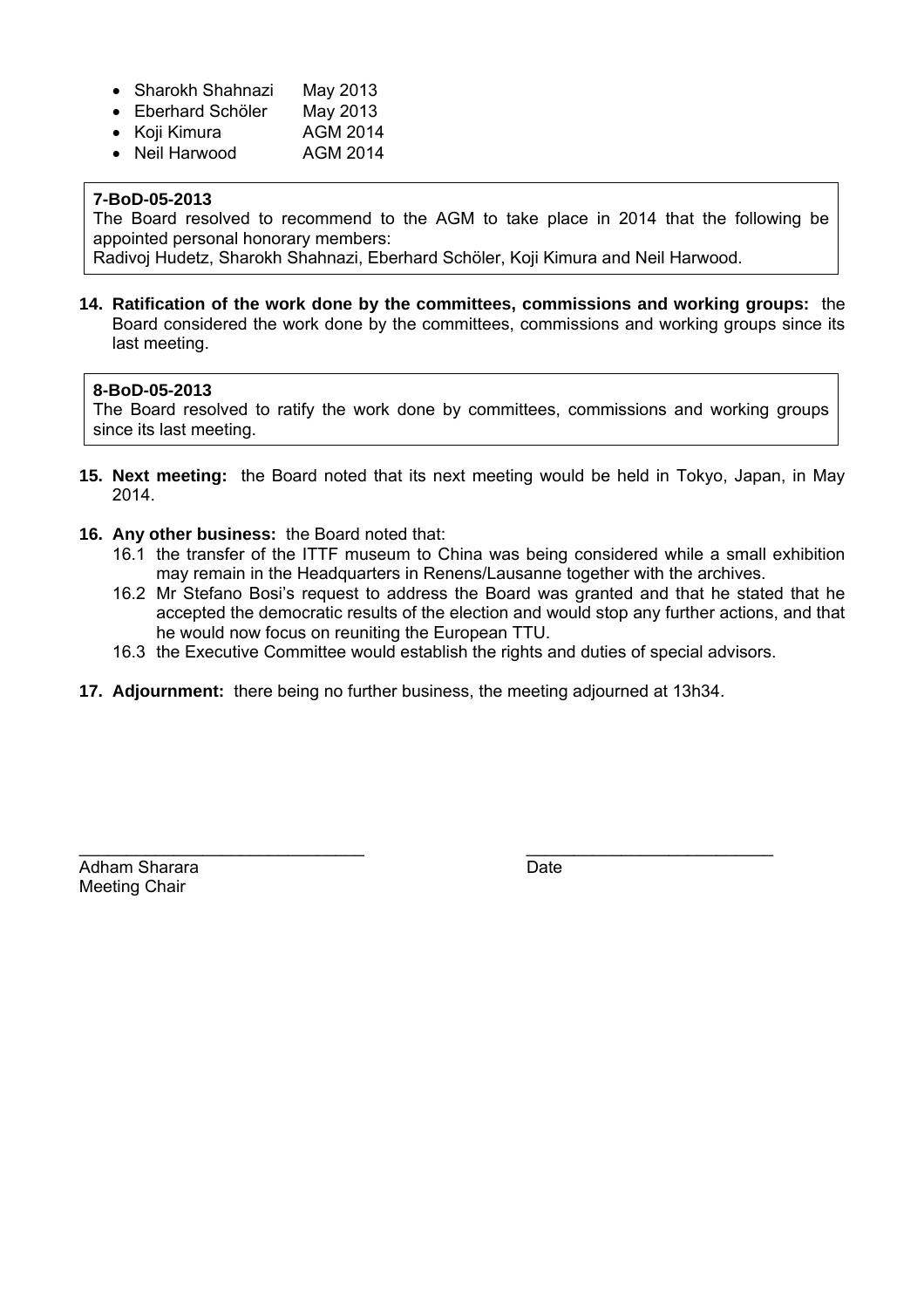# **ATTENDANCE REGISTER**

| <b>Function</b>                    | <b>Name</b>                   | <b>Present</b> |
|------------------------------------|-------------------------------|----------------|
| <b>Executive Committee</b>         | Adham Sharara                 |                |
|                                    | Khalil Al Mohannadi           |                |
|                                    | Patrick Gillmann              |                |
|                                    | Chérif Hajem                  |                |
|                                    | Masahiro Maehara              |                |
|                                    | Melecio Rivera                |                |
|                                    | Shi Zhihao                    |                |
|                                    | Petra Sörling                 | 1              |
|                                    | <b>Thomas Weikert</b>         | 1              |
|                                    |                               |                |
| <b>Continental Presidents</b>      |                               |                |
| Africa                             | Khaled El-Salhy               | 1              |
| Asia                               | Cai Zhenhua                   | Apology        |
| Europe                             | Stefano Bosi                  |                |
| Latin America                      | Oswaldo Borges                |                |
| North America                      | <b>Bruce Burton</b>           |                |
| Oceania                            | <b>Patrick Gillmann</b>       | 1              |
|                                    |                               |                |
| <b>Continental representatives</b> |                               |                |
| Africa                             | Berthe Bakhary                | 1              |
|                                    | Henri Djombo                  | 1              |
|                                    | Monqid El Hajji               |                |
|                                    | Fortuné Luc Olivier Guezo     | Apology        |
|                                    | Thomas Kiggundu               |                |
|                                    | Olabanji Oladapo              | 1              |
|                                    | Phillipe Hao Thyn Voon        | 1              |
|                                    |                               |                |
| Asia                               | Ali Sultan Al Muftah          | 1              |
|                                    | Afshin Badiee                 | 1              |
|                                    | Thana Chaiprasit              |                |
|                                    | Dhanraj Choudhary             |                |
|                                    | Park Do Cheon                 |                |
|                                    | Mohammad Sibtain              | 1              |
|                                    | <b>Tony Yue</b>               | 1              |
|                                    |                               |                |
| Europe                             | Zdenko Kriz<br>Dorte Kronsell | 1              |
|                                    | Aleksandar Matković           | 1              |
|                                    | Alexander Murdoch             | 1              |
|                                    | <b>Christian Palierne</b>     |                |
|                                    | <b>Cristinel Romanescu</b>    |                |
|                                    | Walter Rönmark                |                |
|                                    | Francesco Sciannimanico       | Apology        |
|                                    |                               |                |
| Latin America                      | Alaor Azevedo                 | 1              |
|                                    | Sergio Blanco                 | 1              |
|                                    | Leonel Aguilar                |                |
|                                    | Iván Santos                   | 1              |
|                                    | Nestor Tenca                  | 1              |
|                                    | Juan Vila                     | 1              |
|                                    |                               |                |
| North America                      | Mike Cavanaugh                | 1              |
|                                    |                               |                |
|                                    |                               |                |